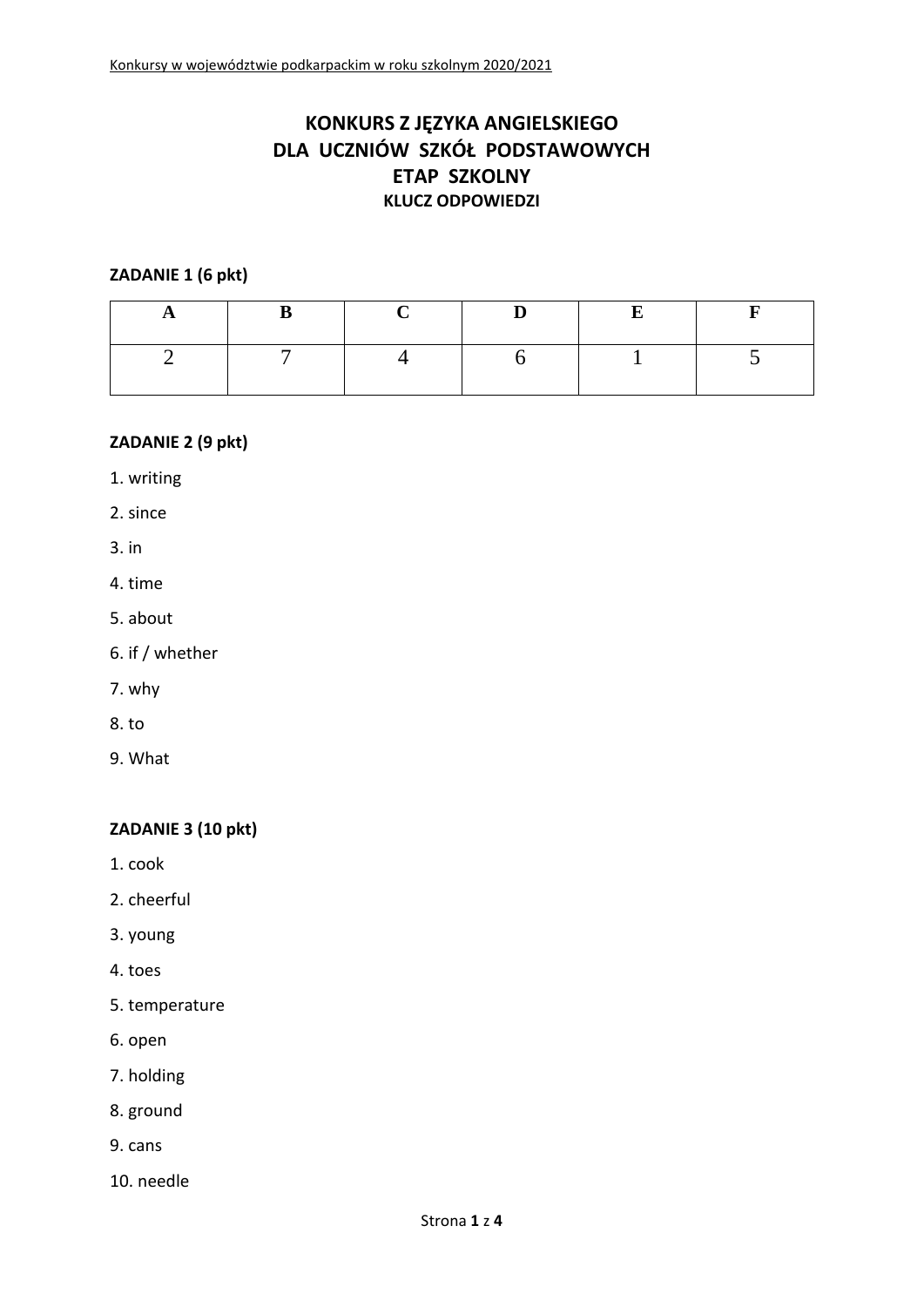#### **ZADANIE 4 (10 pkt)**

- 1. DESPITE
- 2. GROOM
- 3. VARIETY
- 4. SCISSORS
- 5. SPARE
- 6. CAUGHT
- 7. SEEK
- 8. COLLEAGUES
- 9. ABSENT
- 10. PINCH

### **ZADANIE 5 (10 pkt)**

- 1. c
- 2. a
- 3. c
- 4. a
- 5. a
- 6. b
- 7. b
- 8. b
- 9. c
- 10. a

## **ZADANIE 6 (5 pkt)**

- 1. her voice sounds familiar
- 2. was newer than ours
- 3. usually fed with
- 4. I was tying
- 5. have been looking/searching for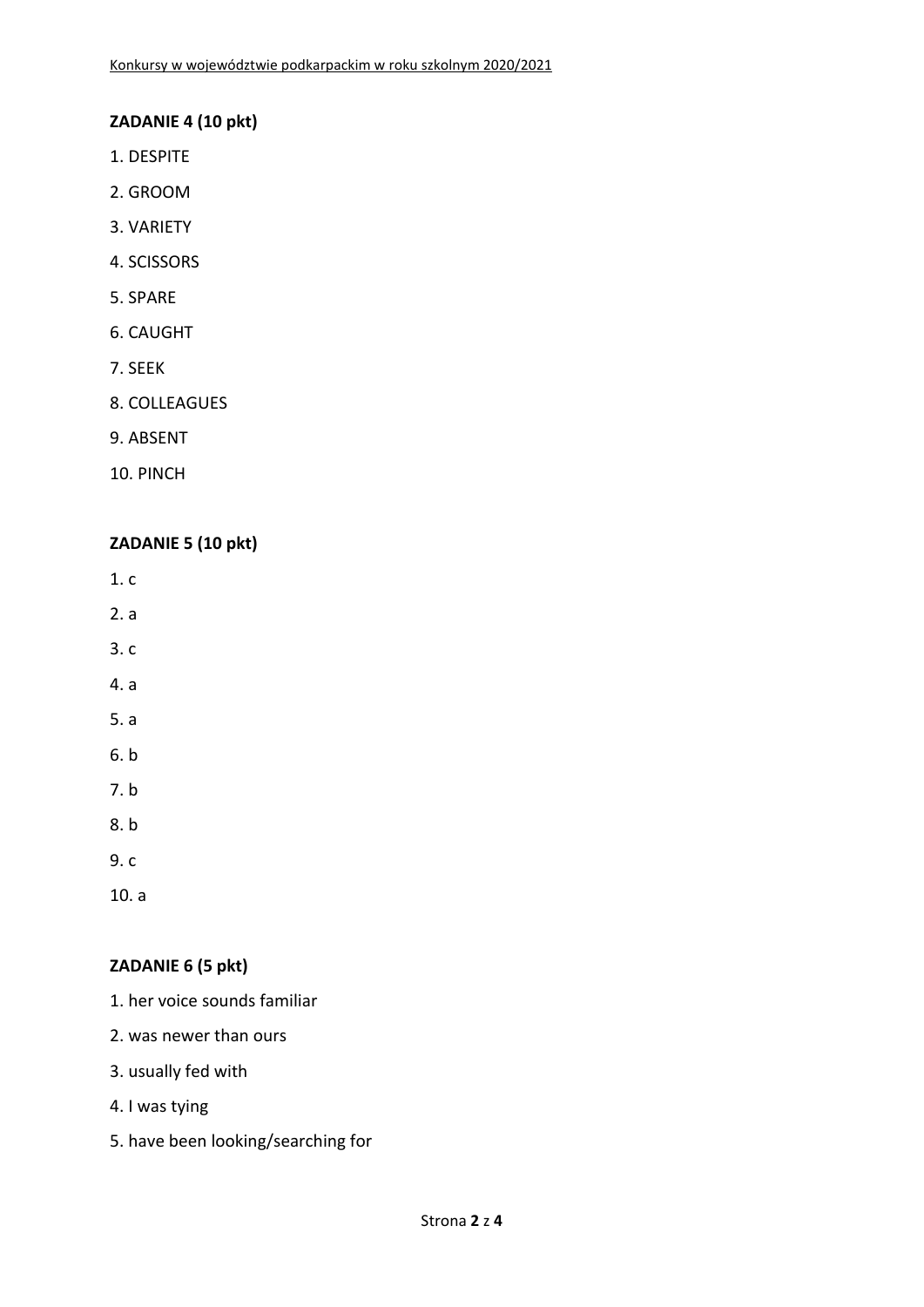### **ZADANIE 7 (10 pkt)**

- 1. yet
- 2. by
- 3. had
- 4. have
- 5. so
- 6. enough
- 7. There
- 8. on
- 9. the
- 10. matter

### **ZADANIE 8 (5 pkt)**

- 1. visiting
- 2. his house broken into
- 3. had not / hadn't bought
- 4. would not / wouldn't eat
- 5. to go

### **ZADANIE 9 (10 pkt)**

- 1. had
- 2. you will help
- 3. could
- 4. gets
- 5. have visited
- 6. spending
- 7. few
- 8. Although
- 9. which
- 10. for